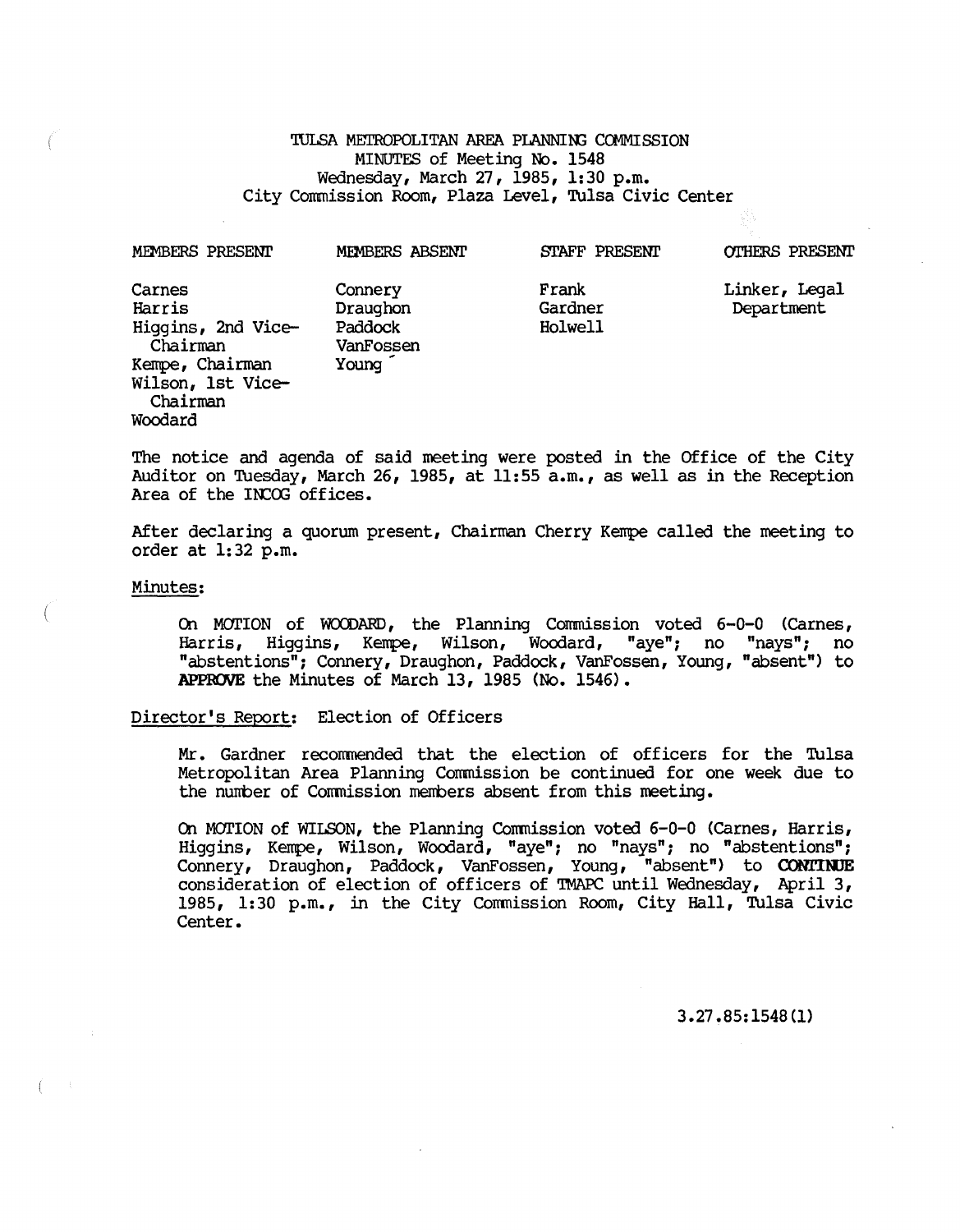#### CONTINUED ZONING PUBLIC HEARING:

Application No. Z-6017 & PUD #384 Present Zoning: AG<br>Applicant: Johnsen (H. A. Winders) Proposed Zoning: CG & IL Applicant: Johnsen (H. A. Winders) Location: South Side of 7lst W. Avenue & Arkansas River

Date of Application: October 18, 1984<br>Date of Hearing: March 27, 1985 ( March 27, 1985 (Cont'd to April 10, 1985)<br>9.75 acres Size of Tract:

Presentation to TMAPC by: Roy Johnsen Address: 324 Main Mall Phone: 585-5641

Staff informed that a letter had been received from the applicant on Friday, March 22, 1985 which requested continuance of this case until April 10, 1985. Chairman Kempe informed that this was a timely request and asked if there were any interested parties present and there were some.

Mr. Johnsen informed that he had contacted the attorney representing the interested parties and they were not opposed to the continuance.

'IMAPC Action: 6 members present -- Z-60l7 & PUD #384

On MOTION of WOODARD, the Planning Commission voted 6-0-0 (Carnes, Harris, Higgins, Kempe, Wilson, Woodard, "aye"; no "nays"; no "abstentions"; Connery, Draughon, Paddock, VanFossen, Young, "absent") to **CONTINUE** consideration of Z-6017 & PUD #384 until Wednesday, April 10, 1985, 1:30 p.m., in the City Commission Room, City Hall, Tulsa Civic Center.

# ZONIN3 PUBLIC HFARIN3:

Application No. Z-6033 Present Zoning: AG Applicant: Norman (Anchor Concrete Co.) Proposed Zoning: CS Location: Northwest Corner of S. Delaware & 101st Street

Date of Application: February 12, 1985<br>Date of Hearing: March 27, 1985 Date of Hearing: Size of Tract: 5.87 acres

Presentation to 'IMAPC by: Charles Norman Address: 909 Kennedy Bldg.

Phone: 583-7571

Relationship to the Comprehensive Plan:

The District 26 Plan, a part of the Comprehensive Plan for the Tulsa Metropolitan Area, designates the subject property Low Intensity -- No specific Land Use and Development Sensitive.

According to the "Matrix Illustrating District Plan Map Categories Relationship to Zoning Districts", the requested CS District is not in accordance with the Plan Map.

3.27.85:1548(2)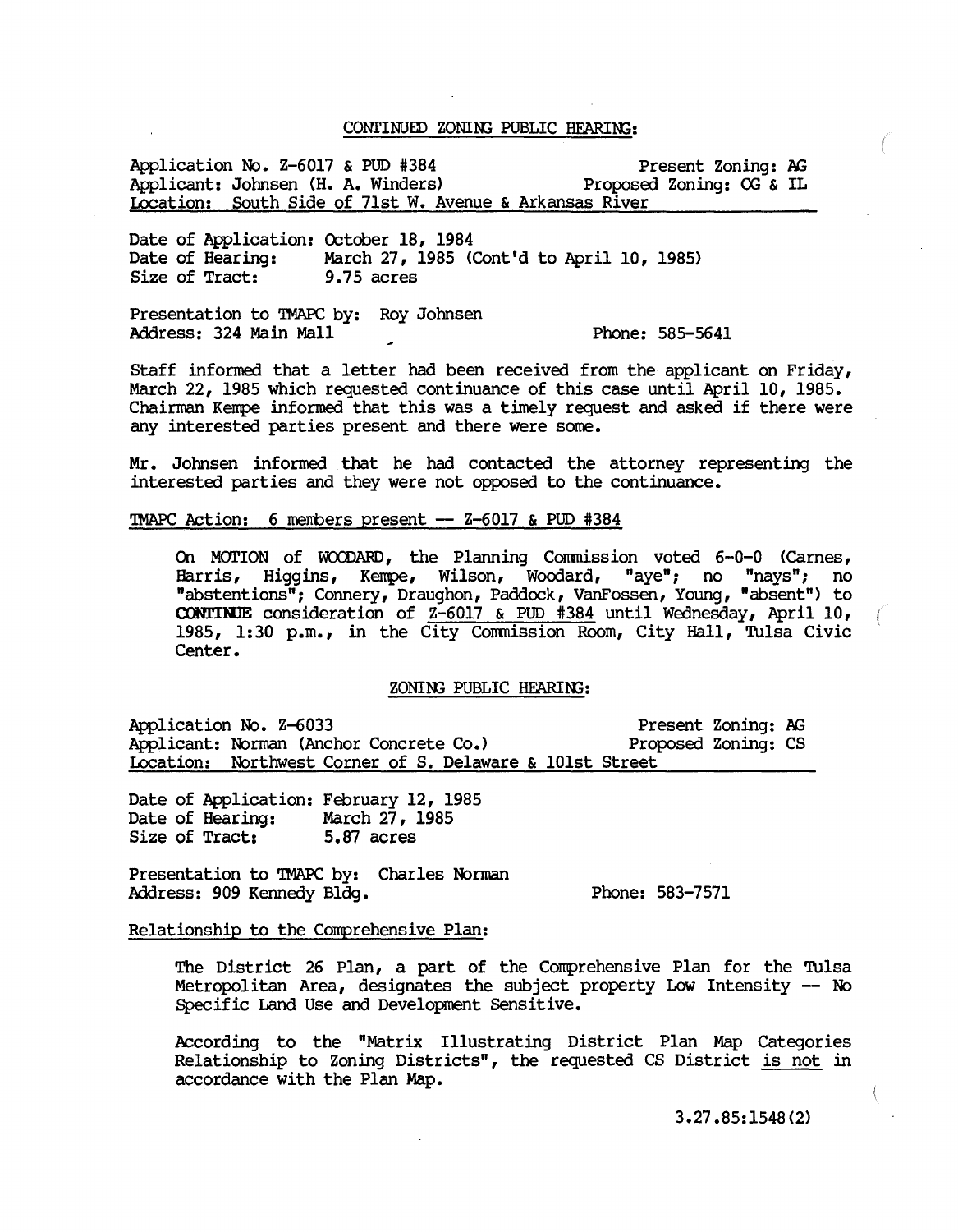# Z-6033 (cont'd)

# Staff Recommendation:

Site Analysis  $-$  The subject tract is approximately 5.87 acres in size and located at the northwest corner of 10lst Street and Delaware Avenue. It is non-wooded, flat and is the site of a concrete plant that does not appear to be in operation at this time, and is zoned  $AG$ .

Surrounding Area Analysis  $-$  The tract is abutted on the north by vacant property that is zoned AG, on the east by vacant property zoned CS and  $RM-0$ , on the south by yacant property that is zoned  $CG$  and  $RM-1$ , and on the west by the Arkansas River that is zoned AG.

Zoning and BOA Historical Summary -- Previous zoning cases have allowed Type II NOdes (660' x 660') on either side of 10lst Street on the east side of Delaware. It should be noted that the RM-0 wraparound was extended for more than 300' on the southwest corner of the intersection.

Conclusion - Although the Comprehensive Plan does not support commercial zoning on the subject tract, according to the Development Guidelines, the subject tract is designated for typical 10-acre node development (660' x 660'). The subject tract extends beyond the 660' node to the north and the request is to allow commercial zoning on the entire tract. Based on earlier rezonings on the corner, the Staff can support CS zoning on the corner, but only in the typical  $660'$  x  $660'$  configuration. The on the corner, but only in the typical  $660'$  x  $660'$  configuration. staff sees no reason to extend the commercial zoning line 42' beyond the node and recommends the north 42' remain AG or be zoned OL at this time.

Therefore, the Staff recommends CS zoning as requested, except OL zoning on the north 42'.

For the record, the Staff would support RM-1 zoning on the north portion, but since it was not advertised, it cannot be considered at this time. The Staff would also recommend a change in the Comprehensive Plan to reflect this case if approved for the recorrmended zoning pattern.

# Questions and Comments:

Chairman Kenpe asked if this item had been advertised as 8lst Street or 101st Street, since the agenda listed it as 8lst Street, and Staff informed it had been correctly advertised as 10lst Street.

# Applicant Comments:

Mr. Norman informed that the notice was advertised properly. He informed this property had been in use as a concrete plant for over 25 years on a non-conforrning use basis. He submitted an aerial photo (Exhibit A-I) of the area and informed he was in concurrence with the Staff Recommendation for CS zoning but questioned the necessity of requiring a different zoning classification for part of the tract. He informed that the property abuts the Arkansas River and there are only 5.8 acres instead of the usual 10-acre Type II node. He informed that the purpose of rezoning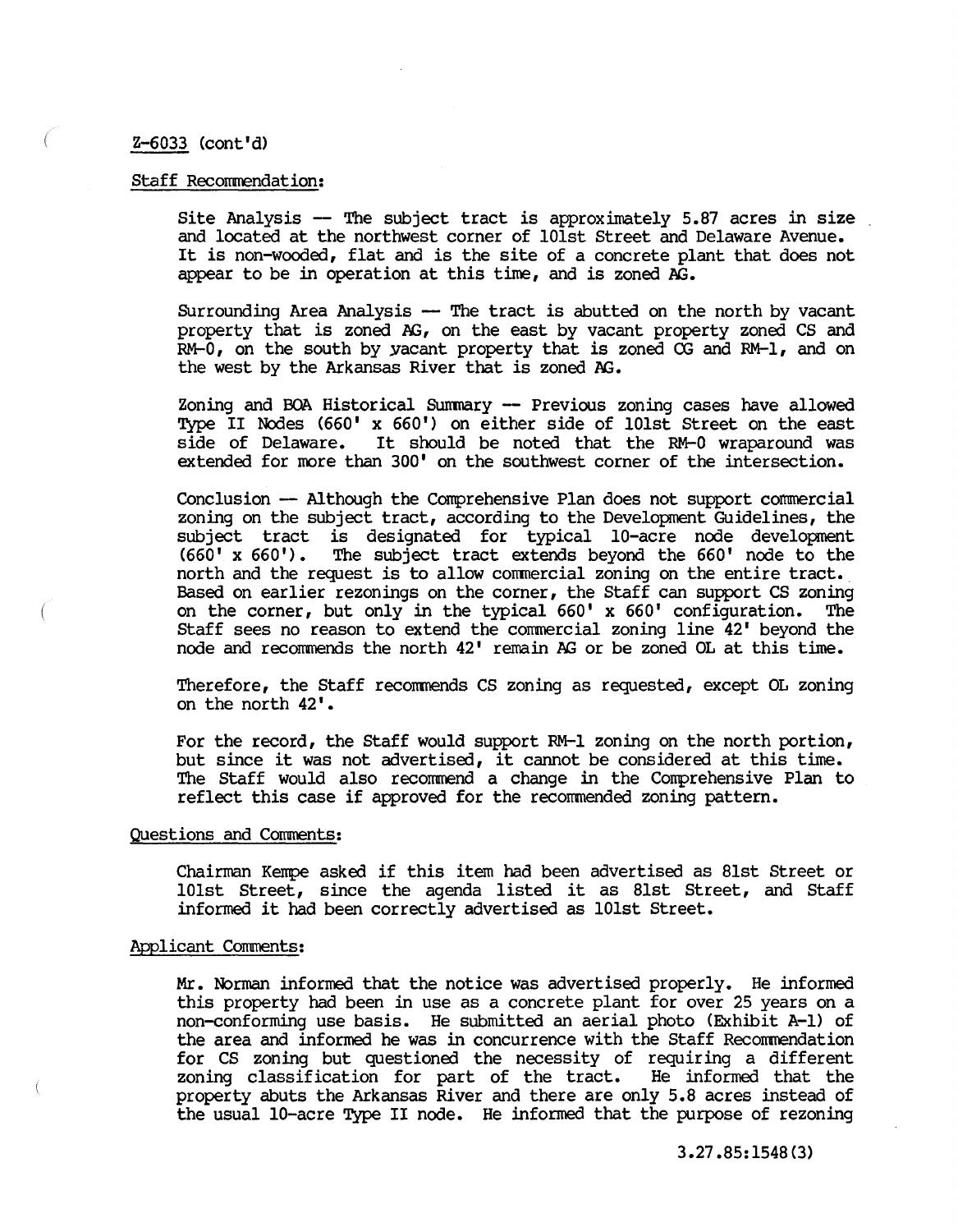# Z-6033 (cont'd)

the entire tract was not to increase the floor area; if a portion was rezoned OL, it could be used as parking, but would require a greater setback from the property line.

# Comments and Discussion:

Chairman Kempe asked if the north  $42'$  of the site lines up with the RM-0 area and Mr. Gardner informed it does. She asked why Staff was area and Mr. Gardner informed it does. recorrmending that this portion not be zoned CS and Mr. Gardner informed that Staff's concern is that there be some type of limitation on CS zoning extending further north on Delaware. He noted that the tract on the north corner doesn't have 10 acres either and added that he didn't have a problem with commercial zoning on the corner, but that it shouldn't extend further than what is planned on the northeast corner under that PUD.

Mr. carnes advised that when the Arkansas River changes course, it takes some of the land and he did not feel that it would hurt to allow the CS zoning on the north 42'.

Ms. Wilson advised that there was FD zoning in the middle of the property on the north which could influence the uses for that tract. Mr. Gardner advised that the 42' could not be used for office uses, but the land on the corner could be. Ms. Higgins asked if a hardship would exist because the actual building sits across the line of the  $42'$  and this could be used as a reason to say that this was not to set a precedent. Mr. used as a reason to say that this was not to set a precedent. Gardner informed that if the commercial zoning to the east was extended north under the PUD, this could be possible.

NOTE: At the request of the TMAPC, Staff researched the CS zoning pattern of PUD #306 which is located at the northeast corner of Delaware Avenue and E. 101st Street. This research confirmed that the CS pattern along Delaware was confined to 660 feet, but spread to the east along 101st Street. Discussions with the applicant have confirmed that, based on this information, the Staff Recornmendation for CS, except OL zoning on the north 42 feet would be acceptable. Staff prefers that the CS zoning not extend beyond the 660' dimension north-south, thereby remaining consistent with the Development Guidelines; however, 'we have no objection to the applicant utilizing the entire site for CS uses under the PUD process, or based upon application and approval by the Board of Adjustment.

Instrument Submitted: Aerial Photo (Exhibit A-l)

## TMAPC Action: 6 members present

On MOTION of CARNES, the Planning Commission voted  $6-0-0$  (Carnes, Harris, Higgins, Kempe, Wilson, Woodard, "aye"; no "nays"; no "abstentions"; Connery, Draughon, Paddock, VanFossen, Young, "absent") to recorrmend to the Board of City Commissioners that the entire tract of the following described property be zoned CS: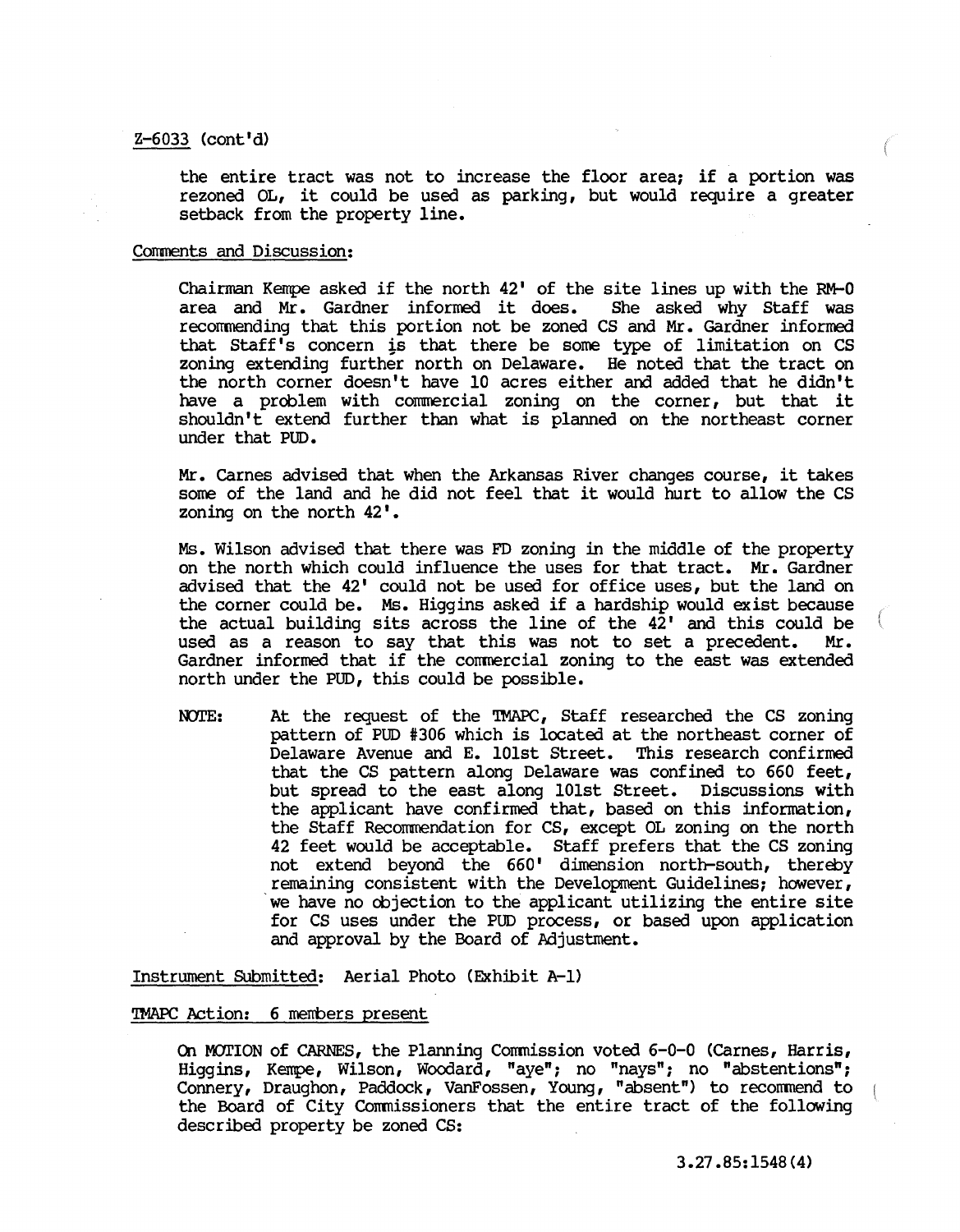## Legal Description:

The South 702' of Lot Eight  $(8)$ , in Section 20, T-18-N, R-13-E, of Tulsa County, State of Oklahoma, according to the U.S. Government Survey thereof.

Application No. Z-6034 Applicant: Pearn (Mingo 81> Present Zoning: CS, RM-O, RS-3 Proposed Zoning: CO Location: Northeast Corner of 8lst and Mingo

Date of Application: February 12, 1985 Date of Hearing: March 27, 1985<br>Size of Tract: 32 acres Size of Tract:

Presentation to TMAPC by: Tom Grant, Grant-Salsberry Realtors<br>Address: 12221 E. 51st St. Phone: 250-9632 Address: 12221 E. 51st St.

#### Relationship to the Comprehensive Plan:

The District 18 Plan Map, a part of the Comprehensive Plan for the Tulsa Metropolitan Area, designates the subject property Medium Intensity --<br>Corridor.

According to the "Matrix Illustrating District Plan Map Categories Relationship to Zoning Districts", the requested CS District is in accordance with the Plan Map.

## Staff Recommendation:

Site Analysis -- The subject tract is approximately 32 acres in size and<br>located at the northeast corner of 81st Street and Mingo Road. It is located at the northeast corner of 81st Street and Mingo Road. non-wooded, flat, contains a single-family dwelling and accessory buildings zoned CS, RM-O and RS-3.

Surrounding Area Analysis -- The tract is abutted on the north and west by vacant property that is zoned AG, on the east by vacant property that is zoned RS-3, and on the south by vacant property and a small airport zoned AG.

Zoning and BOA Historical Summary -- An earlier zoning case approved a typical 5-acre commercial node,  $467'$  x  $467'$ , with RM-O wraparound zoning. CO zoning has been approved north of the subject tract around 7lst Street and recommended for approval by the TMAPC south of the southeast corner of East 8lst Street and Mingo Road.

Conclusion -- Based on the Comprehensive Plan and previous decisions in the area, the Staff can support CO zoning and reconmends APPROVAL.

For the record, the Staff would not support high intensity uses on the subject tract away from the intersection until the Mingo Expressway is extended to serve the subject area.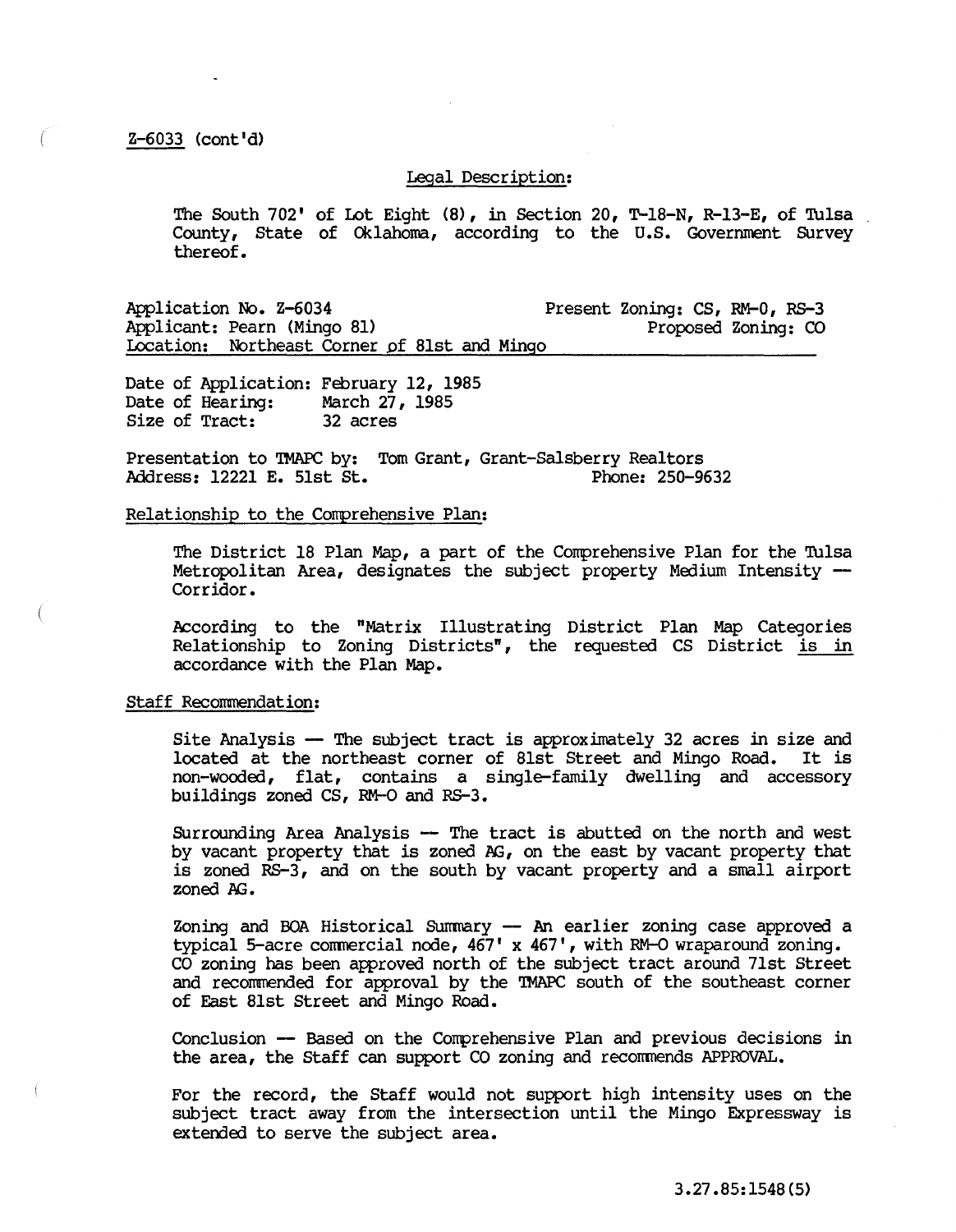## Z-6034 (cont'd)

# Applicant Comments:

Mr. Grant informed he was in agreement with the Staff Recommendation and requested approval of the rezoning based on it being in conformance with the Comprehensive Plan.

# Comments and Discussion:

Ms. Wilson asked Mr. Grant if he intended to develop the site. He informed he had no development plans at this time and the land would probably be sold to a developer.

#### Interested Party:

# BuddyBain Address: 9902 E. 8lst Street

Mr. Bain informed he owns the small airport near the site and he was concerned about what would be done with the property and how it would affect his operation.

# Other Comments and Discussion:

Chairman Kempe informed that the applicant didn't have any specific development plans and that the applicant was planning to sell the land. Mr. Gardner informed that CO zoning requires another hearing before the Planning Commission prior to development and reiterated Staff's comment for the record, which stated that until the Mingo Freeway is extended,<br>Staff would not support high intensity uses on the subject tract. He Staff would not support high intensity uses on the subject tract. advised that if the land is sold, it would probably be developed as residential under the guidelines, but he was unable to say for certain.

Ms. Wilson asked if there are height restrictions on CO zoning for a small airport and Mr. Linker informed that heights are restricted under airport zoning and the Airport Zoning Board, but advised he didn't think there would be any Federal regulations that would say that CO zoning would have to be used in this way. Ms. Wilson suggested that Mr. Bain could contact the Airport Zoning Board if he needed further information. Mr. Gardner advised that since this is a private airport, he was not sure the Airport Zoning Board would have anything to say.

#### 'IMAPC Action: 6 menbers present

On MOTION of HIGGINS, the Planning Commission voted 6-0-0 (Carnes, Harris, Higgins, Kerrpe, Wilson, Woodard, "aye"; no "nays"; no "abstentions"; Connery, Draughon, Paddock, Vanfossen, Young, "absent") to recommend to the Board of City Commissioners that the following described property be zoned CO:

3.27.85:1548(6)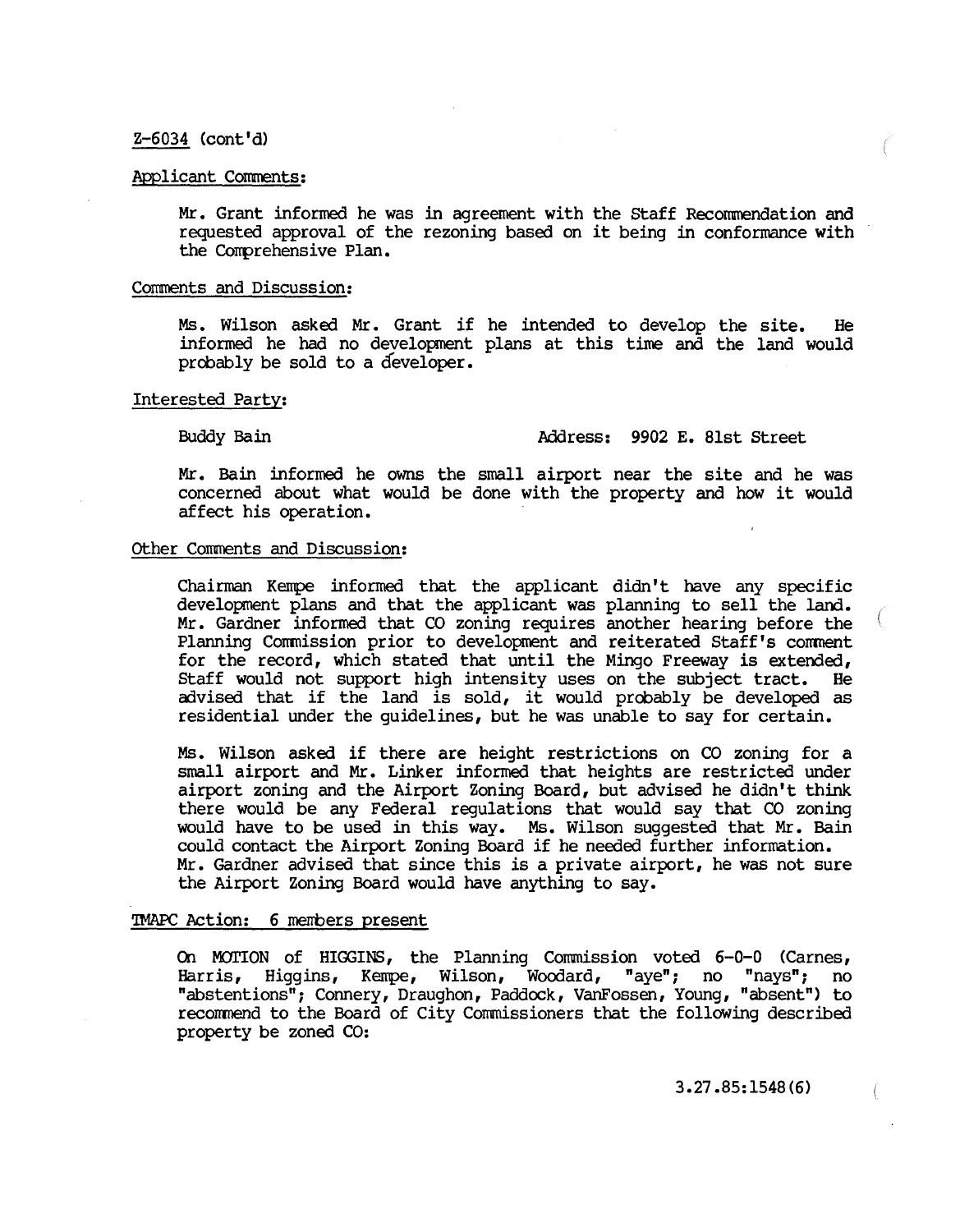Z-6034 (cont'd)

#### Legal Description:

Lot Four (4), in Section 7, T-18-N, R-14-E, of Tulsa County, State of Oklahoma, according to the U.S. Government Survey thereof.

Application No. Z-6035 Applicant: Hanmond Present Zoning: RM-I Proposed Zoning: IL Location: North and East of Rockford & 4th Street

Date of Application: February 14, 1985<br>Date of Hearing: March 27, 1985 (co March 27, 1985 (cont'd from March 20, 1985)<br>2 acres Size of Tract:

Presentation to TMAPC by: casper Jones Address: 1302 S. Fulton

Phone: 834-4723

## Relationship to the Comprehensive Plan:

The District 4 Plan, a part of the Conprehensive Plan for the Tulsa Metropolitan Area, designates the subject property Special District -- Industrial.

According to the "Matrix Illustrating District Plan Map Categories Relationship to Zoning Districts", the requested IL District may be found in accordance with the Plan Map.

#### Staff Recommendation:

Site Analysis -- The subject tract is approximately 2 acres in size and located at the northeast corner of Rockford Avenue and Fourth Street. It is partially wooded, flat, contains what appears to be two duplex dwellings and two single-family dwellings, along with a parking facility, and is zoned RM-l.

Surrounding Area Analysis -- The tract is abutted on the north by mixed residential and commercial activity zoned CH, on the east by single-family dwellings zoned RM-l, and on the west and south by mixed land uses zoned RM-l. Industrial zoning, including IL and IM, has been approved in the area.

Conclusion -- This area is currently in transition from residential to industrial and the transition should occur in an orderly manner. Based on the Comprehensive Plan, the Staff can support industrial zoning on the subject tract and feel the request will be in keeping with an orderly transition. The Staff recommends APPROVAL of IL zoning as requested.

#### Comments and Discussion:

Mr. Jones represented the applicant. He presented a copy of the site and proposed building (Exhibit B-l) and informed that the applicant owns two of the lots on the subject tract. Chairman Kenpe asked if the owners of the other properties were part of the application He informed that the applicant advised him that he had contacted the other property owners and had informed them of what was being planned and there had been no objections to the proposal.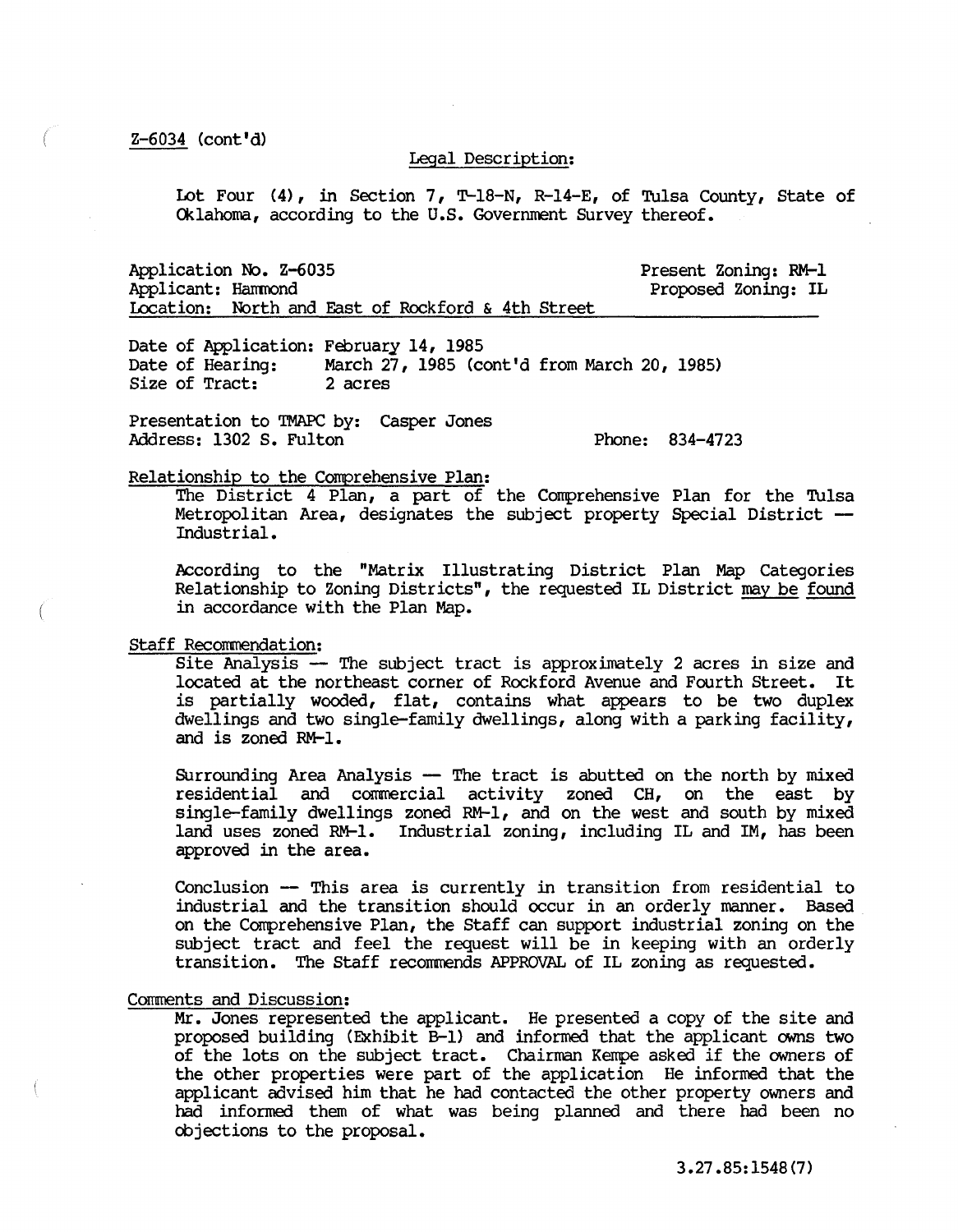# Z-6035 (cont'd)

Commissioner Harris asked if he was correct in understanding that other property owners were involved in the application with the applicant and he was informed that was correct. Mr. Linker advised him this zoning procedure was alright if the applicant has the authorization from the other owners and this proof should be established by a letter, or same other assurance. Mr. Linker informed that the Commission usually did not check into this question, but took the word of the applicant that he had the approval of the owners.

Commissioner Harris informed that he would be more comfortable if Mr. Jones would provide a' letter of authority from the adjacent property owners prior to the date this case was heard by the City Commission. Mr. Jones informed that he had advised the applicant that he should have something in writing and he would obtain letters from the owners.

Ms. Wilson asked if the applicant was going to level the other buildings and build one storage building. Mr. Jones informed that the proposed site for the storage building was vacant and the other buildings would remain as they are.

Mr. Gardner informed that if any of the other owners was opposed to the rezoning, that parcel could be deleted from the application.

### Interested Party:

Geneieve Thompson Address: N/A

Ms. Thonpson informed that her lot is Block 17, Lot 5 and located east of the two west lots. She informed that she has two houses on the lots which she rents out and was not sure how the zoning would affect her.

Mr. Gardner informed that the rezoning would not affect her current use and advised it would probably increase the value of her property and possibly increase her taxes.

Chairman Kenpe advised Ms. Thompson that if the zoning is approved, her property would be zoned IL and she could continue to use it in the present manner until she decided to use it for IL zoning.

Ms. Thompson informed she was not opposed to the rezoning, but she thought she might not be able to continue her present use. Commissioner Harris informed he felt this case should be continued until the applicant contacts the other property owners and provides documentation to the Commission. He also suggested that Ms. Thompson

Instrument SUbmitted: Copy of Proposed Site & Building (Exhibit B-1)

contact the County Assessor's office in regard to the tax question.

3.27.85:1548(8)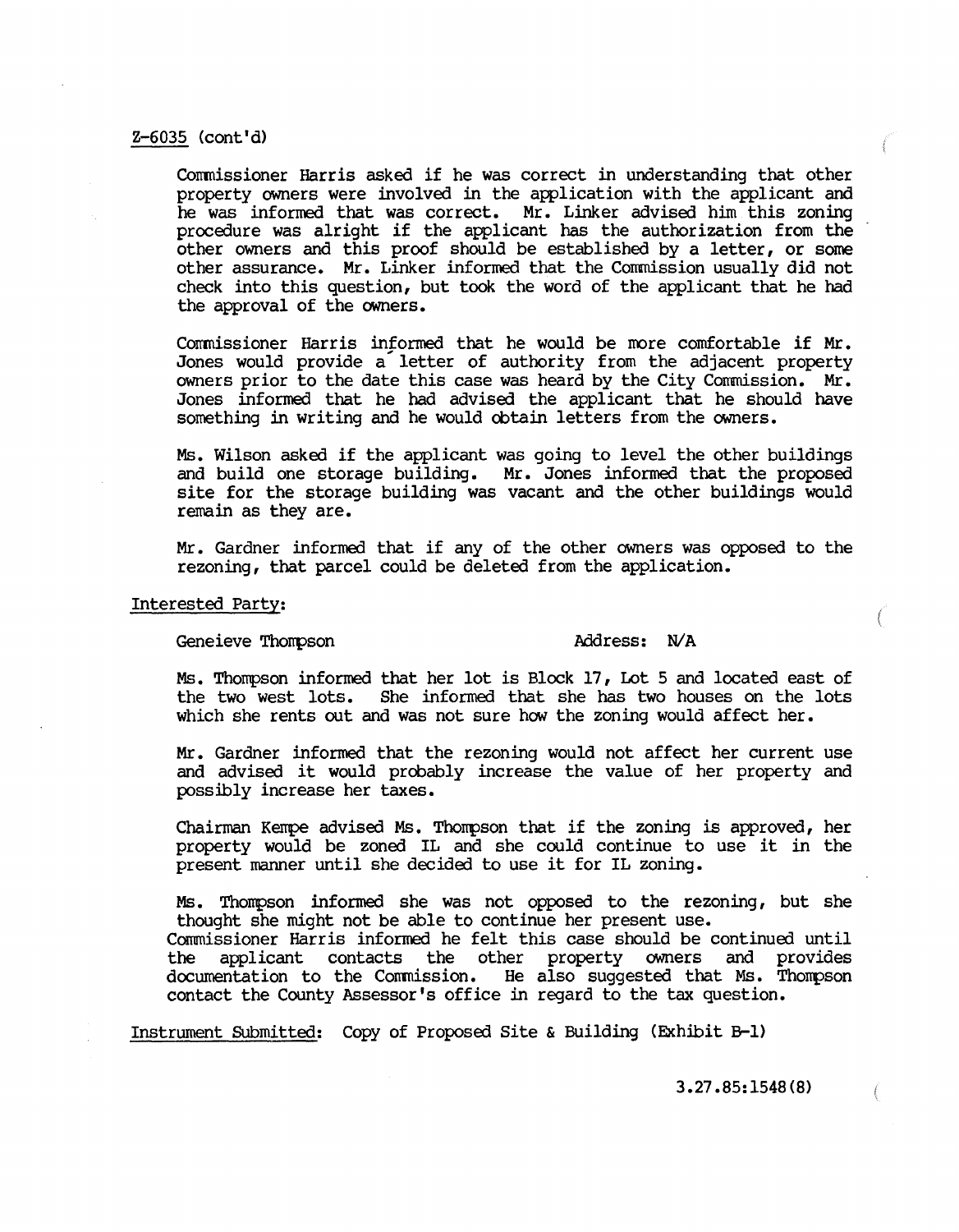Z-6035 (cont'd)

# TMAPC Action: 6 members present

On MOTION of WILSON, the Planning Commission voted 6-0-0 (Carnes, Harris, Higgins, Kempe, Wilson, Woodard, "aye"; no "nays"; no "abstentions"; Connery, Draughon, Paddock, VanFossen, Young, "absent") to **CONl'INJE**  consideration of  $Z-6035$  until Wednesday, April 3, 1985, 1:30 p.m., in the City Commission Room, City Hall, Tulsa Civic Center, to allow Mr. Jones time to return with written consent of other property owners involved.

Application No. PUD #392 Present Zoning: (CS) Applicant: Richardson (Union Prop.) Location: Northwest Corner of 11th Street & l23rd E. Ave.

Date of Application: February 14, 1985<br>Date of Hearing: March 27, 1985 Date of Hearing: March 27, 1<br>Size of Tract: 3.74 acres Size of Tract:

Presentation to TMAPC by: Larry Kester Address: 4960 S. Memorial

Phone: N/A

#### Staff Recommendation:

The subject tract is located on the north side of East 11th Street South and east of the intersection of East 11th Street and 1-44 (Skelly Bypass). This tract has 634 feet of frontage on the north side of East 11th Street, 215 feet on the west side of South l23rd East Avenue, and a net area of 3.74 acres. The west boundary of the tract abuts the east side of the private drive which serves the Lowrance Electronics Facility located to the north and west. The area to the north is presently zoned RS-3 Single-family Residential and one dwelling unit abuts the proposed PUD on a part of its north boundary. East Central High School is directly across East 11th Street. The application is indicating one curb cut at the extreme northeast corner of this tract which is directly abutting the residential area and is not supported by the Staff. A large truck dock and loading area is proposed north of the west building which is referred to as Building "A". Two other buildings are proposed on the east portion of the tract: Building  $-B-1$ " --  $14,240$  square feet and Building "B-2" --  $6,270$  square feet. The applicant is requesting Building "B-2"  $- 6,270$  square feet. approval for all special exception uses under this PUD. No landscape buffering is addressed in the PUD Text to be placed along the north boundary adjacent to the  $RS-3$  single-family area. A minimum of a  $10$ -foot landscape buffer should be required along the north boundary as a condition of PUD approval. Internal circulation is well-designed and all service drives are of adequate width for two-way circulation. should be taken in the design of the west driveway from East 11th Street to avoid conflicts with the present drive to Lowrance Electronics and the final location of this drive should be subject to approval of the Traffic Engineer. The Staff is supportive of this PUD only with the changes, deletions and additions noted above, and the conditions noted in the section which includes revised "Development Standards" as presented below.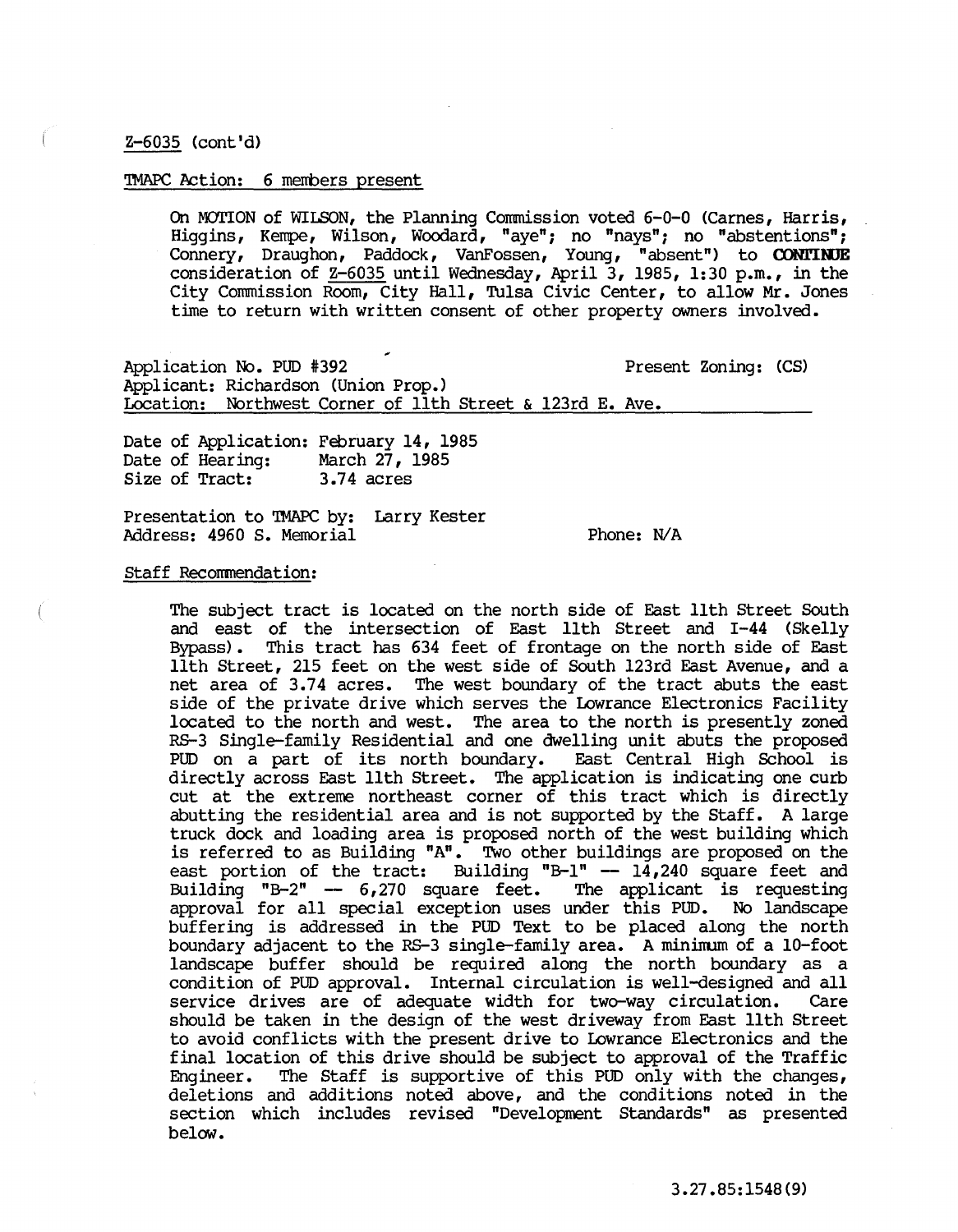# PUD #392 (cont'd)

Given these modifications, the Staff finds that PUD #392 is: (1) consistent with the Comprehensive Plan; (2) in harrony with the existing and expected development of the area; (3) a unified treatment of the development possibilities of the site; and (4) consistent with the stated purposes and standards of the PUD Chapter of the Zoning Code.

Therefore, the Staff recommends APPROVAL of PUD #392 subject to the following recommended conditions:

- (1) That the applicant's Outline Development Plan and Text be made a condition of approval unless modified herein.
- (2) Development Standards:

|  | Land Area (Gross): | $4.59$ acres |
|--|--------------------|--------------|
|  | (Net):             | $3.74$ acres |

|                                               | Submitted                                                                                                                                        | Recommended                                                                                                                                                                                        |
|-----------------------------------------------|--------------------------------------------------------------------------------------------------------------------------------------------------|----------------------------------------------------------------------------------------------------------------------------------------------------------------------------------------------------|
| Permitted Uses:                               | a CS District, plus<br>Use Units 15, 17 and<br>18.                                                                                               | All uses permitted in Uses permitted in a CS<br>District by right, plus<br>Use Units 15 and 17,<br>excluding bars, taverns<br>nightclubs, liquor<br>stores, pool halls and<br>video games parlors. |
| Maximum Building Area: 55,000 sq. ft.         |                                                                                                                                                  | $55,000$ sq. ft.                                                                                                                                                                                   |
| Maximum Floor Area Ratio:                     | 28                                                                                                                                               | 28                                                                                                                                                                                                 |
| Maximum Building Height:                      | 35 ft. and<br>2 stories*                                                                                                                         | 35 ft. and<br>2 stories*                                                                                                                                                                           |
| Minimum Building Setbacks:                    |                                                                                                                                                  |                                                                                                                                                                                                    |
| From Centerline of East<br>11th Street        | 100 feet                                                                                                                                         | 100 feet                                                                                                                                                                                           |
| From Centerline of South<br>123rd East Avenue | 50 feet                                                                                                                                          | 50 feet                                                                                                                                                                                            |
| From North Boundary                           | 25 feet                                                                                                                                          | 35 feet                                                                                                                                                                                            |
| From West Boundary                            | 25 feet                                                                                                                                          | 25 feet                                                                                                                                                                                            |
| Minimum Off-Street<br>Parking:                | 1-space per 225 sq.<br>ft. for retail;<br>1-space per 300 sq.<br>ft. for office; and<br>1-space per $5,000$ sq.<br>ft. for warehouse<br>storage. | As required per the<br>Zoning Code for each<br>Use Unit.                                                                                                                                           |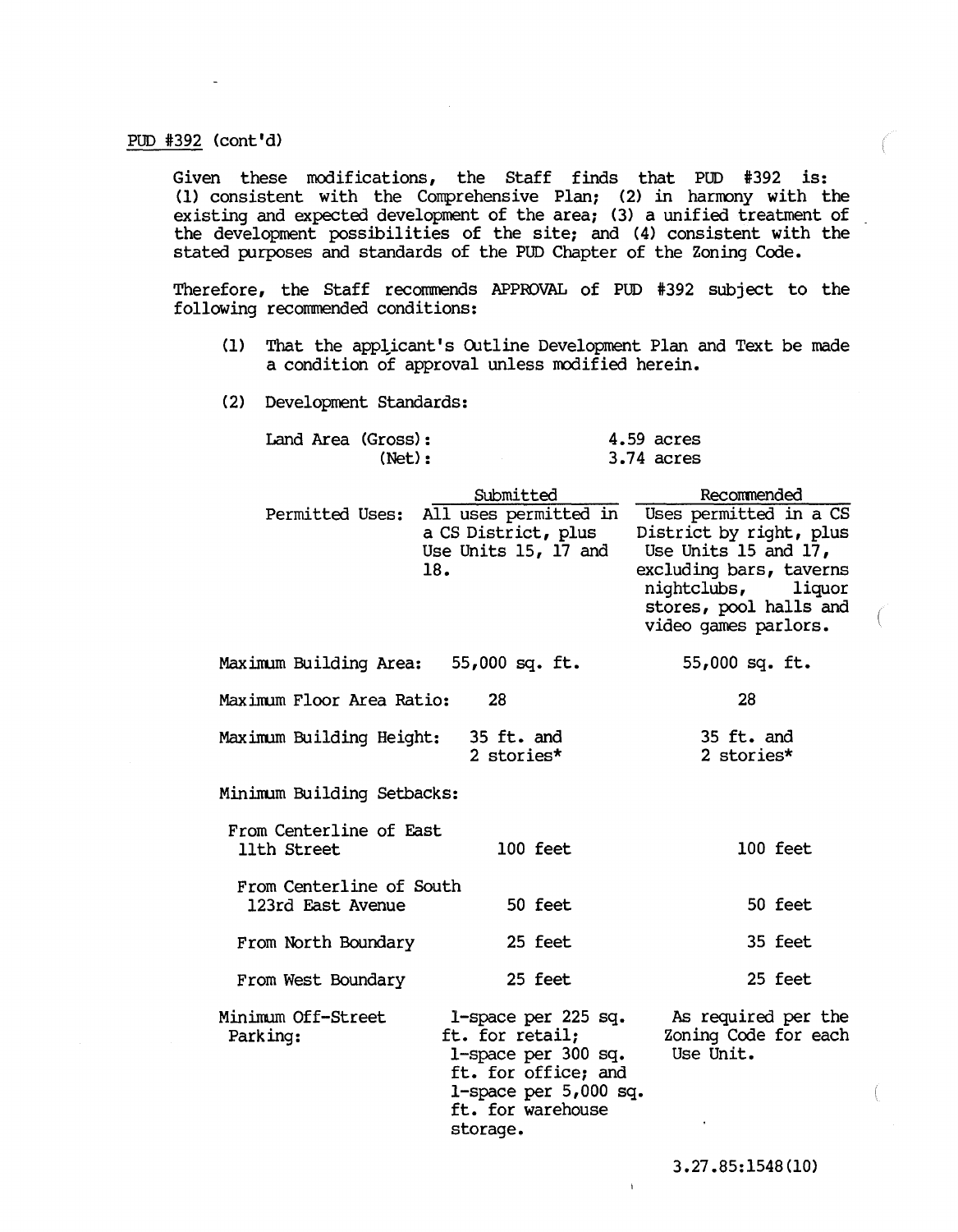Signs: In accordance with the 'fulsa Zoning Code, Section  $1130.2(b)$ .

In accordance with the 'fulsa Zoning Code, Section  $1130.2(b)$ .

Mininurn Landscaped

Open Space: None Specified

10%\*\*

- \* As measured from the mean ground elevation to the peak of the roof.
- \*\* Landscaped open space includes interior landscaping buffers, landscaped yards and plazas, pedestrian areas and park areas, but excludes arterial and other street landscaped areas.
- (3) That the northside of all buildings be given architectural treatment that is generally compatible with other building facades.
- (4) That parking lot lighting, and in particular all lighting on the northside of the project, be constructed so as to direct light downward and away from abutting residential areas.
- (5) That trash and utility areas be screened from public view and not be allowed to be located adjacent to the boundary upon which an abutting single-family residence exists or could be built.
- (6) That a Detail Landscape Plan shall be submitted to, and approved by, the TMAPC prior to granting an Occupancy Permit, and that a 6-foot screening fence be provided along the north boundary, plus a 10-foot landscape buffer. The landscaping may be located on the applicant's property or abutting RS property.
- (7) That a Sign Plan be submitted to, and approved by, the TMAPC prior to granting of an Occupancy Permit.
- (8) That the extreme northern drive proposed to be located on South 123rd East Avenue be eliminated and that only the southern driveway location on l23rd Avenue be allowed as shown on the Outline Development Plan.
- (9) That no Building Permit shall be issued until the requirements of Section 260 of the Zoning Code have been satisfied and approved by the TMAPC and filed of record in the County Clerk's office, incorporating within the Restrictive Covenants the PUD conditions of approval, making the City of 'fulsa beneficiary to said Covenants.

3.27.85:1548(11)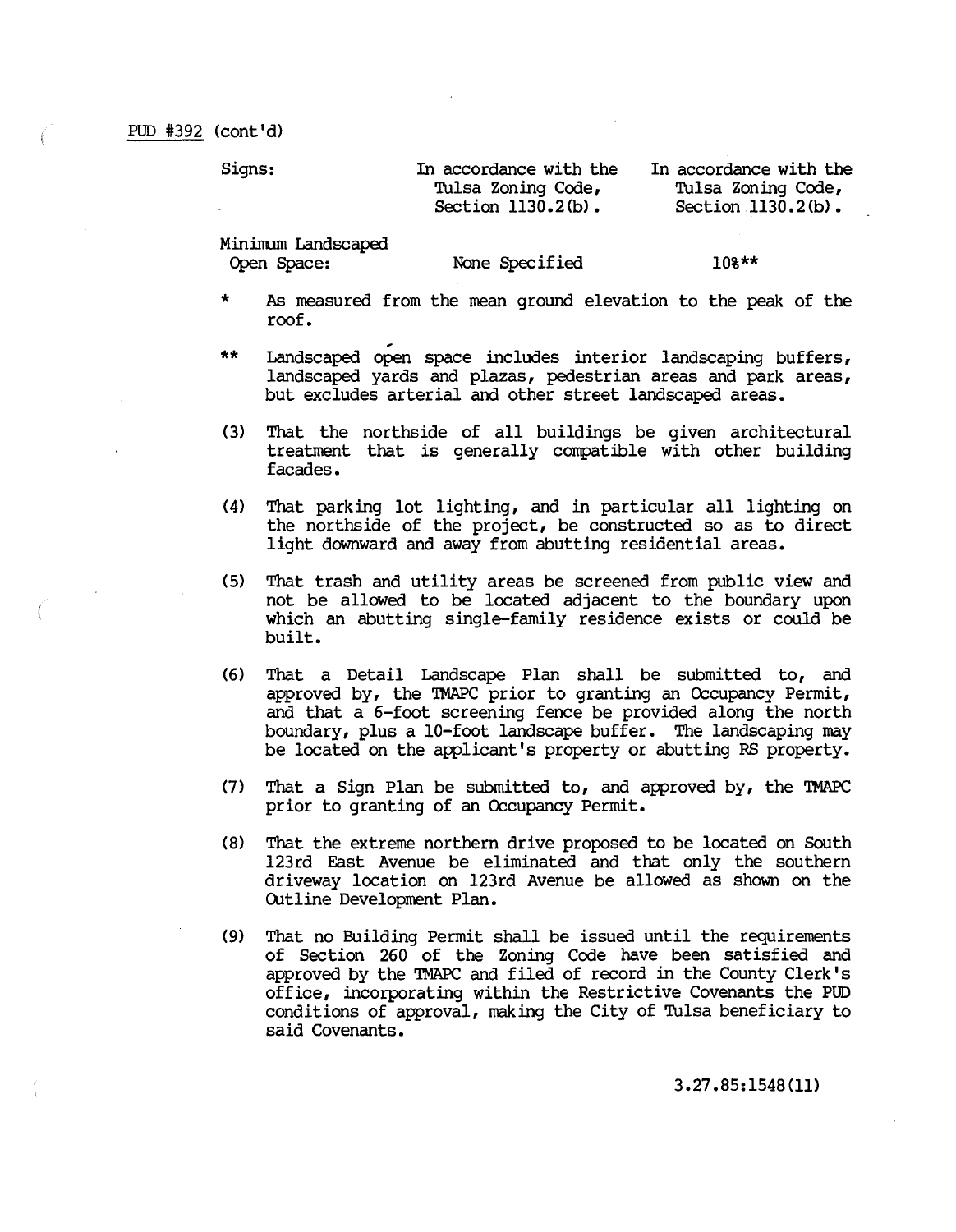# pun #392 (cont'd)

### Applicant Comments:

Mr. Kester informed that he was generally in concurrence with the Staff Recommendations and noted that this property would reserve the right, in the platting process, that would allow splitting of the lots and advised that the maximum floor area ratio (28) pertains to the land area. He also advised that he would like to include the overall area in determining the 10% recommended open space landscape area. He presented a letter from Lowrance Electronics (Exhibit C-1) which requested that a landscape buffer or fence not be erected on its common boundary with the subject property and informed that he was agreeable to the 35' setback on the north boundary and was in agreement with Lowrance Electronics in regard to the barrier.

# Other Comments and Discussion:

Mr. Gardner informed that since the application did not specify a specific amount of landscape open area, Staff would prefer to wait until the subject property is platted and advised that the intent was for 10% on an overall basis.

Instrument Submitted: Letter from Lowrance Electronics, Inc. (Exhibit C-l)

# TMAPC Action: 6 members present

On MOTION of WOODARD, the Planning Commission voted 6-0-0 (Carnes, Harris, Higgins, Kenpe, Wilson, Woodard, "aye"; no "nays"; no "abstentions"; Connery, Draughon, Paddock, Vanfossen, Young, "absent") to APPROVE Pun #392, as recorrmended by Staff, subject to the following amended conditions: mutual roads would be permitted, provided there are mutual curb cuts; the maximum floor area ratio is 28 as compared to the total land area; the 10% minimum landscaped open space would be 10% overall; "except on the property line abutting Lowrance properties" would be added to the end of sentence "...plus a 10-foot landscape buffer." in note (6) and "the west drive location on E. 11th Street be subject to approval by the Traffic Engineer" be added to the end of item (8).

## Legal Description:

Lot Thirty-four  $(34)$ , PIAINVIEW HEIGHTS, and Lot One  $(1)$ , Block One  $(1)$ , EAST CENTRAL BUSINESS AREA, to the City of Tulsa, Tulsa County, State of Cklahoma.

#### OTHER BUSINESS:

# Pun #285 (Turner and Assoc.) 68th & Canton

# Staff Recommendation -- Detail Site Plan Review

Staff advised that a one-week continuance to April 3 was recommended because some changes had been made to the original Site Plan and the abutting property owners had not received the required notification.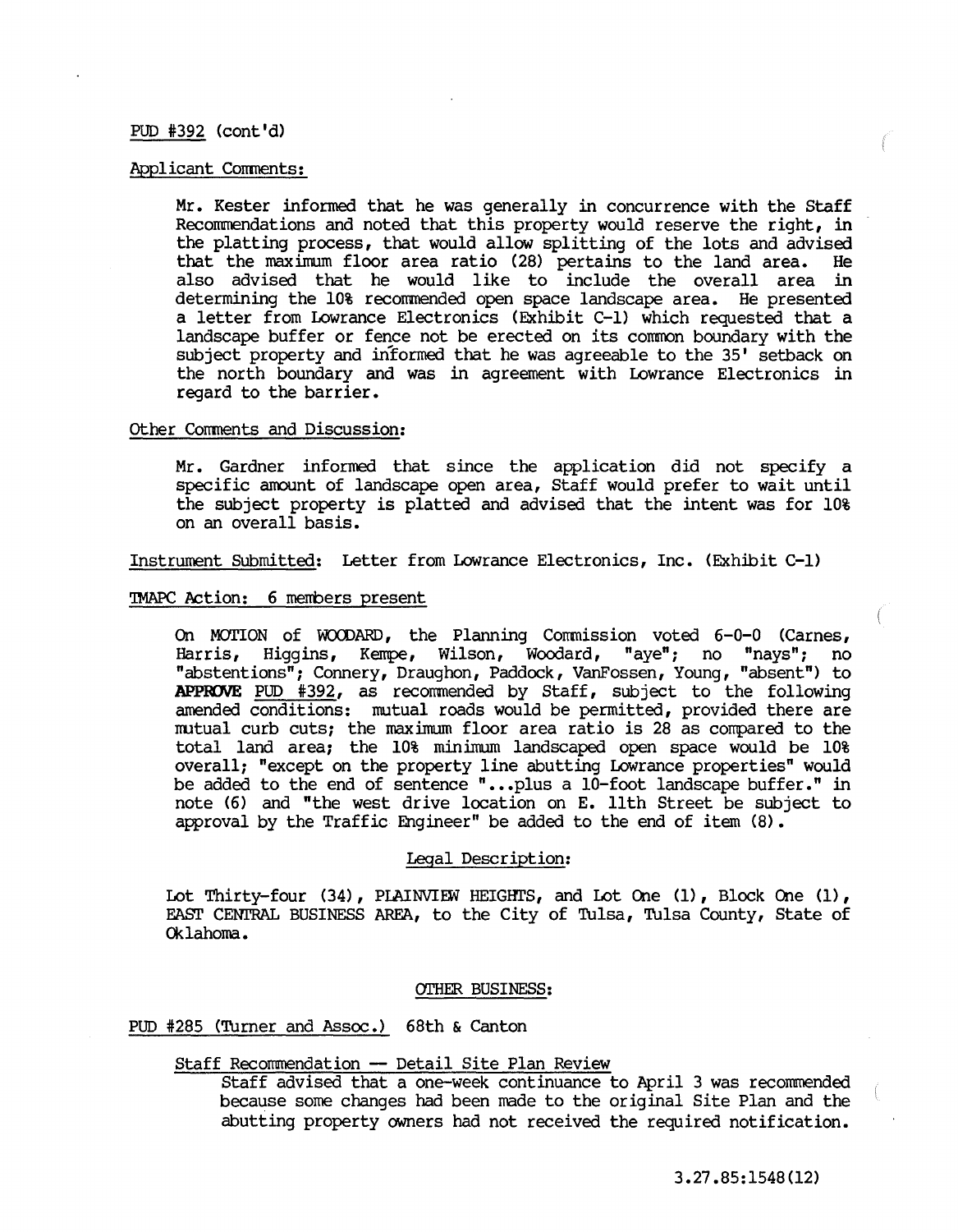# TMAPC Action: 6 Members Present

On MOrION of WILSON, the Planning Commission voted 6-0-0 (Carnes, Harris, Higgins, Kempe, Wilson, Woodard, "aye"; no "nays"; no "abstentions"; Connery, Draughon, Paddock, VanFossen, Young, "absent") to CONTINUE consideration of PUD #285, Detailed Site Plan Review, until Wednesday, April 3, 1985, 1:30 p.m., in the City Commission Room, City Hall, 'fulsa Civic Center.

PUD #285-1 (Turner and Assoc) 68th & Canton Lot 4, Block 1, Canyon Creek

Staff Recommendation -- Minor Amendment to Allow an 18' Setback from the East Property Line

Staff informed that the applicant was requesting approval for an 18' setback as opposed to the 50' setback originally approved by the 'lMAPC for the subject lot. Staff advised that the abutting property owners had not received the required notification and recommended a one-week continuance to April 3.

TMAPC Action: 6 Members Present

On MOrION of WILSON, the Planning Commission voted 6-0-0 (Carnes, Harris, Higgins, Kempe, Wilson, Woodard, "aye"; no "nays"; no "abstentions"; Connery, Draughon, Paddock, VanFossen, Young, "absent") to CONTINUE consideration of PUD #285-1, Minor Amendment, until Wednesday, April 3, 1985, 1:30 p.m., in the City Commission Room, City Hall, 'fulsa Civic Center.

PUD #339 The Sheridan Galleria NE/c of S. Sheridan and E. 101st St. South

Staff Recommendation -- Detail Landscape Plan Review:

The subject tract is located at the northeast corner of East 101st Street South and Sheridan Road. It is the site of a proposed multifamily housing develornent for the elderly. The requirements of the POD related to the Detail Landscape Plan are as follows:

- (1) That a 6-foot solid wood fence shall be constructed and/or maintained along the north and east boundaries;
- (2) That a landscaped area containing a decorative fence and/or berrning shall be constructed and maintained along the west and south boudnaries;
- (3) That a screening fence with pedestrian access shall be constructed and maintained between Development Areas "A" and liB"; and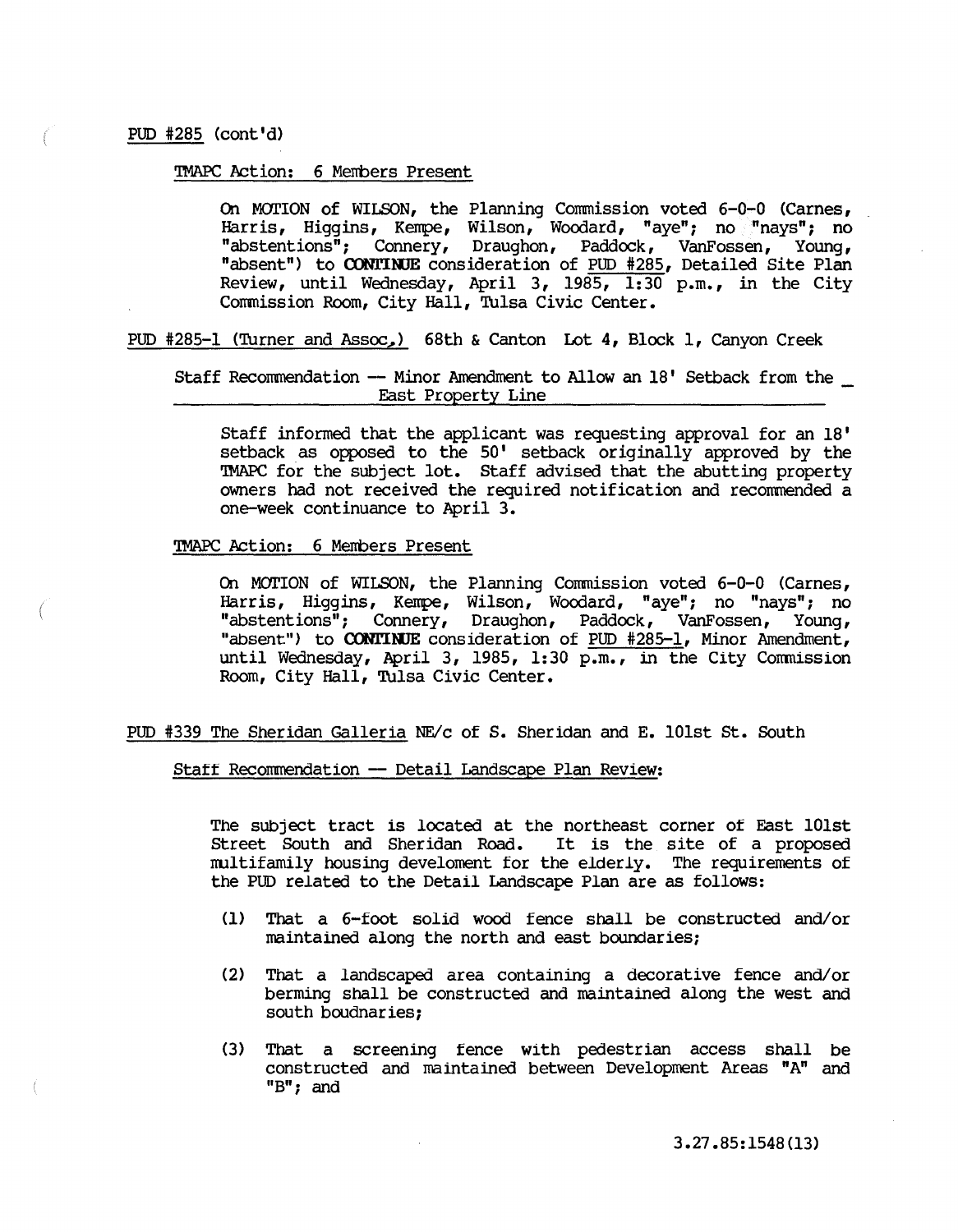(4) That a Detail Landscape Plan, by phase, shall be submitted to, and approved by, the 'IMAPC prior to occupancy, including a significantly landscaped buffer area of not less than 10 feet in width along the north and east boundary lines of "A" and not less than 5 feet in width along the street frontage (south and west) to reduce the effect of the parking lots and increased height of structures.

The site is divided into Development Areas "A" and "B", as indicated above, with decorative Ponds A and B in Area "A" and Pond C in Area<br>"B". Detail Landscape Plans have been submitted showing the Detail Landscape Plans have been submitted showing the required detail Of landscape materials and locations, and the previously approved Detail Site Plan indicates that the required landscape buffers have been provided for. Each sheet of the Detail Landscape Plans includes a schedule of plant materials, numbers and sizes.

Therefore, Staff recommends APPROVAL of the Detail Landscape Plan, subject to the submitted plans, PUD conditions and previously approved Detail Site Plan for PUD #339.

## Comments and D1scussion:

Larry Kester, architect, represented the applicant.

Ms. W1lson asked if a residential fence (item (3) of the Staff Recorrmendation) was already in existence. Mr. Frank informed that he was not sure, but advised that some developments abut a residential area and the fencing requirement was meant to clarify that the commercial property owners would build a fence if one was not in place and would maintain the fence even if one was already in place.

Commissioner Harris asked why item (1) was stated as "and/or" and he was informed that if a fence was in place the applicant would have to maintain it and if there was no fence, the applicant would have to construct one.

#### TMAPC Action: 6 members present

On MOTION of WOODARD, the Planning Commission voted 6-0-0 (Carnes, Harris, HigginS, Kenpe, Wilson, Woodard, "aye"; no "nays"; no "abstentions"; Connery, Draughon, Paddock, VanFossen, Young, "absent") to APPROVE the Detail Landscape Plan on PUD #339 as recommended by Staff.

3.27.85:1548(14)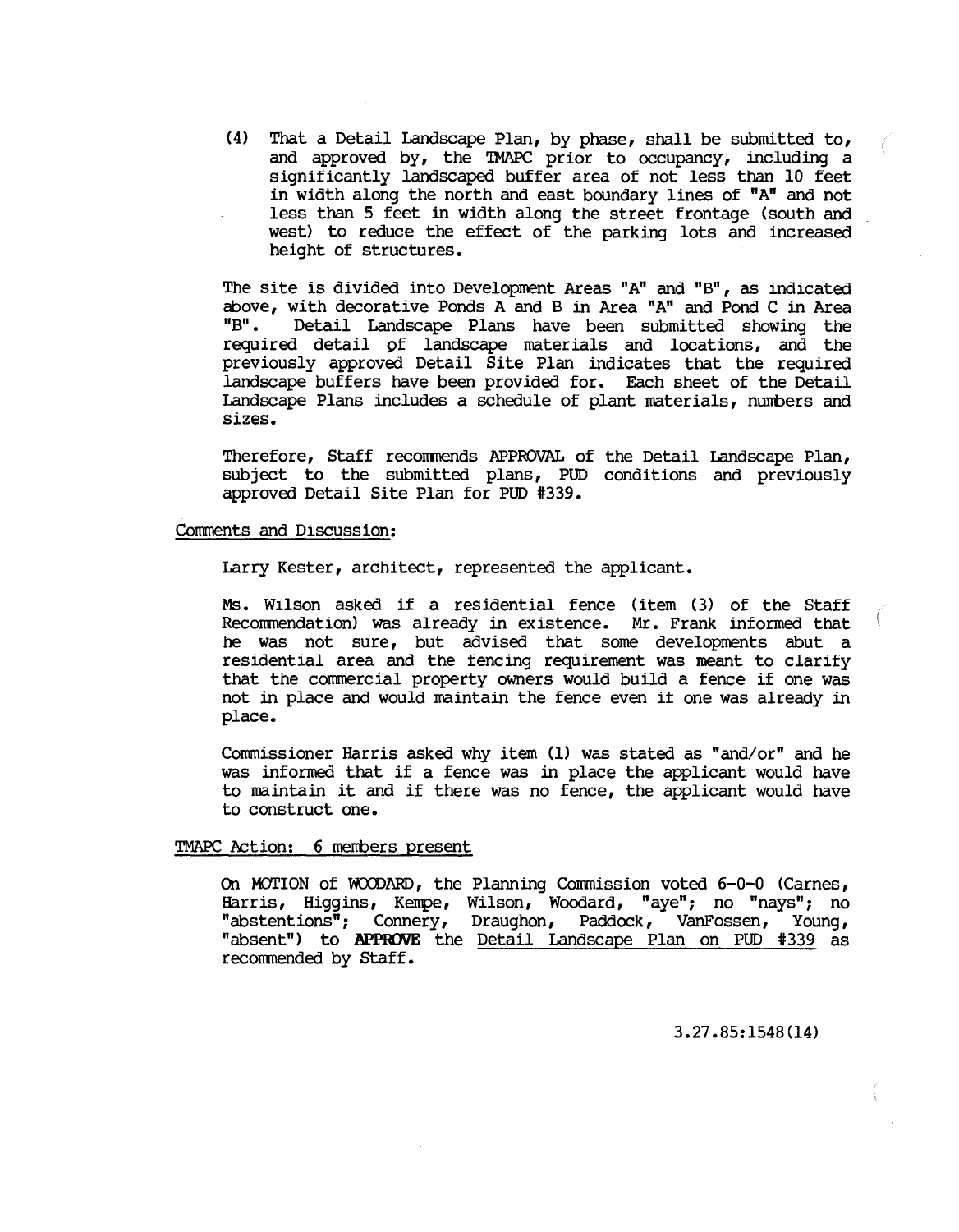**There being no further business, Chairman Kempe declared the meeting adjourned at 2:43 p.m.** 

Date Approved April 10, 1985

ATTEST:

.......

**3.27.85:1548(15)**